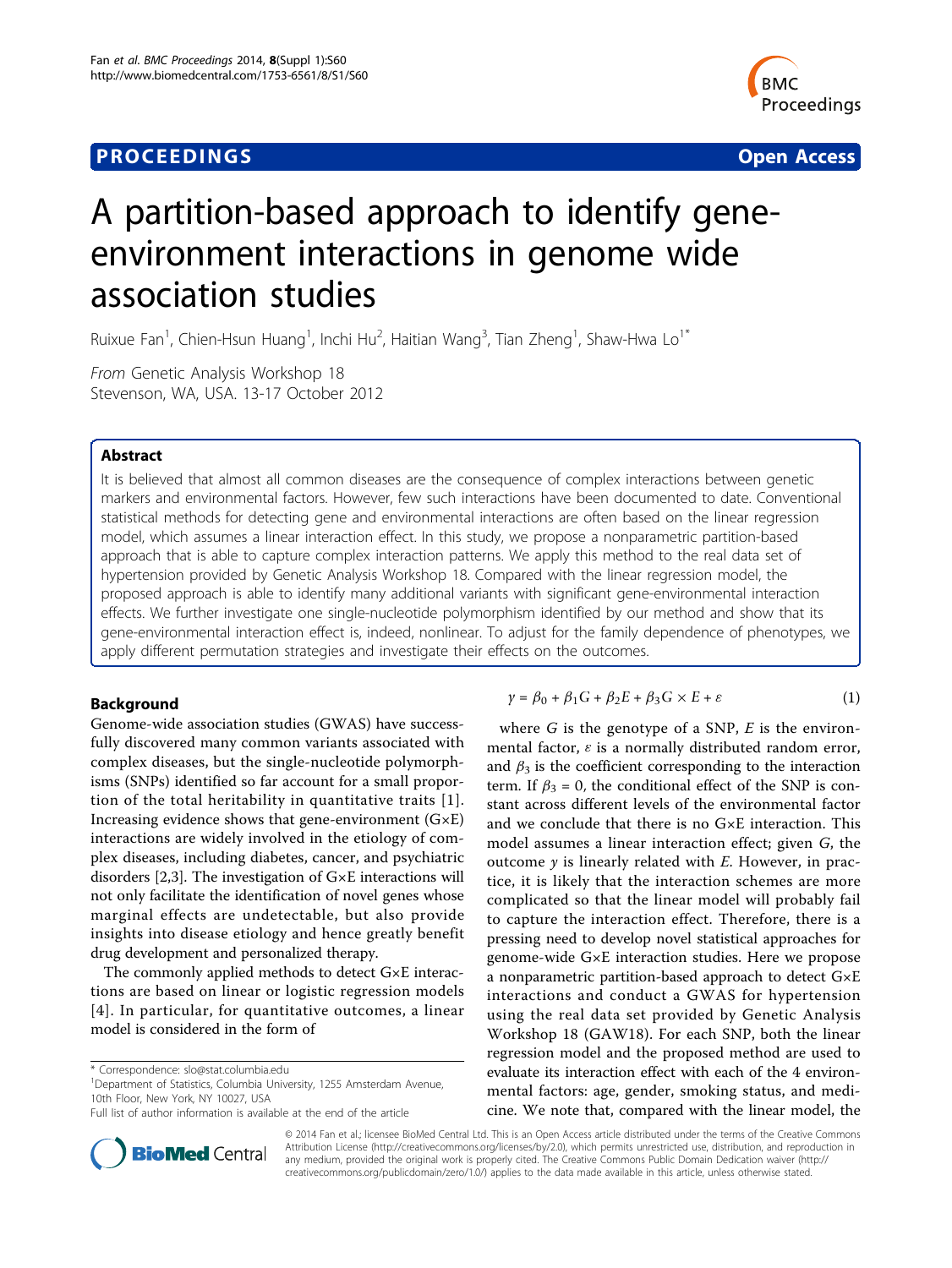proposed method is able to identify many additional SNPs. We further study the interaction pattern between SNP rs17206492 and medicine, and find that this interaction effect is, indeed, nonlinear. We also investigate different permutation strategies in the presence or absence of pedigree dependence of the phenotype.

#### Methods

# Data set

The GAW18 data set consists of GWAS data and whole genome sequence data with longitudinal phenotypes for hypertension and related traits from Type 2 Diabetes Genetic Exploration by Next-generation sequencing in Ethnic Samples (T2D-GENES) Project 2. There are 939 individuals in total, and we include in our analysis only the 849 individuals with both phenotype data and imputed sequence information. Each individual has measurements for up to 4 time points. At each visit, systolic blood pressure (SBP) and diastolic blood pressure (DBP) were measured; covariates including age, use of antihypertensive medication, and current tobacco smoking status were also recorded. Gender and pedigree are known for each subject. Genotypes of odd-numbered chromosomes are provided. In our study, we focused on chromosome 3 as suggested by the workshop organizer for the sake of comparison. Although we had access to the answers for the simulated data set, we used only the real data set in our analysis.

# A general framework–a partition-based association measure

Suppose there are  $n$  independent subjects that can be separated by a partition  $\prod$ . An association measure between the outcome Y and the partition  $\prod$  is defined as:

$$
I = \sum_{\Pi_i} \frac{n_i}{n} \frac{\left(\overline{Y_i} - \overline{Y}\right)^2}{s_y^2/n_i} \tag{2}
$$

where  $n_i$  is the number of subjects in partition  $i$ ,  $\overline{Y}_i$  is the average of the outcome  $Y$  for subjects in partition  $i$ , and  $\overline{Y}$  and  $s_y^2$  are the mean and variance of Y from all<br>subjects. It has been shown that under the null bypothsubjects. It has been shown that under the null hypothesis  $\prod$  does not have influence on Y, I asymptotically<br>converges to a weighted sum of  $x^2$  distributions [5]. It converges to a weighted sum of  $\chi^2$ <sub>1</sub> distributions [\[5](#page-4-0)]. It has higher power than linear regression or logistic regression models, even in sparse partitions.

#### G×E association measure I

Consider a marker G and an environmental factor E. Suppose G has 3 phenotypes, AA, Aa, and aa (A refers to the major allele and a the minor allele), coded as 0, 1, and 2. Suppose E is divided into 3 categories: 0, 1, and 2. Hereby  $G$  and  $E$  together create 9 partitions for

#### Table 1 Partitions created by genotypic and environmental factors

|         | $E = 0$       | $E = 1$     | $E = 2$  | Total          |
|---------|---------------|-------------|----------|----------------|
| $G=0$   | $n_{00}$      | $n_{01}$    | $n_{02}$ | n <sub>0</sub> |
| $G = 1$ | $n_{10}$      | $n_{11}$    | $n_{12}$ | $n1$ .         |
| $G = 2$ | $n_{20}$      | $n_{21}$    | $n_{22}$ | n <sub>2</sub> |
| Total   | $n_{\cdot 0}$ | $n_{\cdot}$ | $n_{.2}$ | $n_{\cdot}$    |

n.., Total number of subjects,;  $n_{ij}$ , number of subjects in partition ij,  $n_{i}$ , number of subjects in group  $G=i; n, j$ , number of subjects in group  $E=j$ .

all subjects (Table 1). From the general framework in the last section, an association measure that evaluates the total effect of  $G$  and  $E$  on the phenotype is:

$$
I_T = \sum_{i=1}^{3} \sum_{j=1}^{3} \frac{n_{ij}}{n_{\cdot}} \cdot \frac{(\overline{y}_{ij} - \overline{y})^2}{s^2_{\gamma}/n_{ij}}
$$
(3)

where all the terms are similarly defined as before and  $y$  denotes the phenotype. The marginal effects of  $G$  and E can be obtained in a similar fashion:

$$
I_{\mathcal{G}} = \sum_{i=1}^{3} \frac{n_{i\bullet}}{n_{\bullet}} \cdot \frac{(\overline{y}_{i\bullet} - \overline{y})^2}{s^2 y/n_{i\bullet}}; \quad I_{E} = \sum_{j=1}^{3} \frac{n_{\bullet j}}{n_{\bullet \bullet}} \cdot \frac{(\overline{y}_{\bullet j} - \overline{y})^2}{s^2 y/n_{\bullet j}} \tag{4}
$$

The test statistic that measures the G×E interaction effect is defined as the difference between the total effect and the maximum of the two marginal effects:

$$
I_{G \times E} = I_T - max(I_G, I_E)
$$
 (5)

The significance of  $I_{G\times E}$  is evaluated by the method of permutation.

#### Permutation strategies

We consider 3 permutation strategies in our analysis: global permutation, local permutation, and residual permutation. Let  $y_{ij}$  denote the phenotype of the  $j^{th}$  individual in the  $j^{th}$  periodisce Global permutation is to dual in the  $i^{th}$  pedigree. Global permutation is to permutation is to permutation is to permute phenotypes over all individuals. For local permutation, the phenotypes are permuted within each pedigree. In residual permutation, we first compute the residuals for each individual  $e_{ij} = \gamma_{ij} - \overline{\gamma}_{i}$ , where  $\overline{\gamma}_{i}$  is the average phenotype for pedigree  $i$ , then permute  $e_{ij}$  over all subjects to obtain a permuted residual *e* ∗ *ij* for each individual. The permuted *Y* values  $y_{ij}^*$  are obtained by  $y_{ij}^* = \overline{y}_i + e_i^*$ . Both local permutation and residual permu- $\gamma_{ij}^* = \overline{\gamma}_{i.} + e_{ij}^*$ . Both local permutation and residual permutation assume  $\gamma_{ij} = \overline{\gamma_i} + \varepsilon_{ij}$ , where  $E(\varepsilon_{ij}) = 0$  and  $\{\varepsilon_{ij}\}$  are independent. Residual permutation further assumes that  $\{\varepsilon_{ij}\}\$  have the same distribution.

# Results

#### Partitions created by environmental factors

The real data set from GAW18 contains the records of 4 environmental factors: age, gender, smoking status,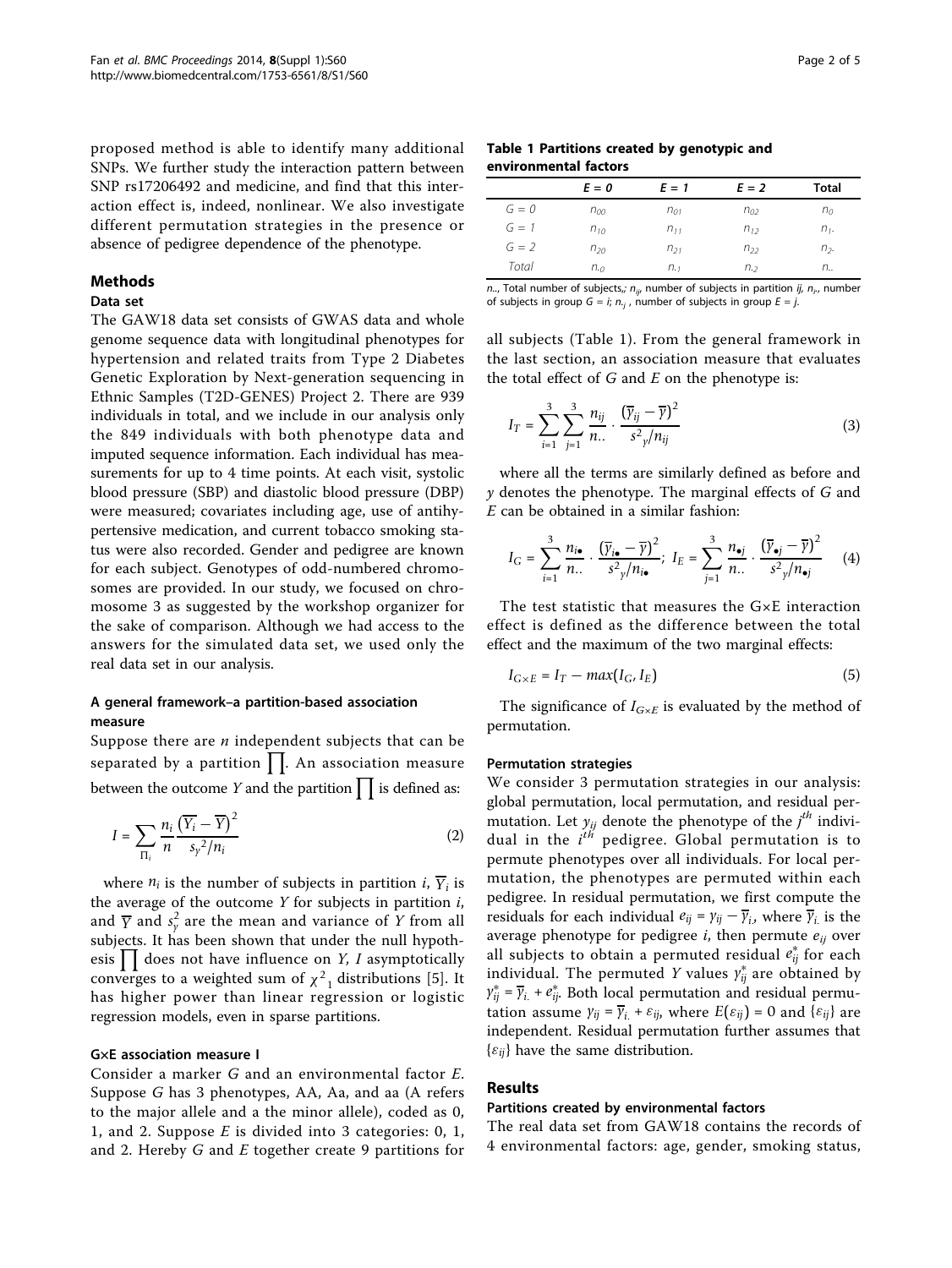and antihypertensive medication usage (medicine). Because gender is a binary variable, it partitions all individuals into 2 groups. Although this data set provides longitudinal measurements of age, smoking, and medicine, the records have many missing values (only 187 subjects have complete measurements for all 4 visits). Therefore, for each individual, we summarized these covariates by either the averaged value (for age) or the sum (for smoking and medicine) across different time points from available records and used these summarized quantities in our analysis. Similarly, averaged SBP and averaged DBP were considered as outcomes. Here we created 3 partitions by each of age, smoking, and medicine (Table 2).

#### SNPs with significant G×E interaction effects

In the GWAS data set provided by GAW18, there are 62,915 SNPs on chromosome 3. For each SNP, we evaluated its interaction effect with each of the 4 environmental factors on both SBP and DBP using the linear regression model (LRM) and the proposed partition-based score  $I$  (PBI).  $p$  Values of LRM were derived from the asymptotic distribution of the regression coefficient  $\beta_3$  and p values of PBI were computed from  $10<sup>7</sup>$  permutations using global, local, or residual permutation procedures. Table 3 lists the number of SNPs with  $p$  values less than the Bonferroni-corrected significance level (7.9\*10−<sup>7</sup> ) for all interactions under consideration. Compared with LRM, PBI identified many additional significant SNPs, especially when testing the G×E interaction effects with medicine. The reason, we believe, is that the interaction modeled by LRM is restricted to the linear form, whereas PBI is able to capture nonlinear and complicated interaction patterns. To confirm our hypothesis, we further analyzed the SNP rs17206492, which was identified by PBI (using any of the 3 permutation strategies) to have strong G×Medicine interaction effect on DBP, but was not selected by LRM. The left panel of Figure [1](#page-3-0) shows that the averaged values of DBP in individuals not carrying the minor allele (genotype 0) and in individuals carrying the minor allele (genotype 1) are almost the same, indicating that rs17206492 does not have strong marginal effect. However, with the increase of medication usage, when the genotype is 1 (middle panel of Figure [1\)](#page-3-0), DBP first decreases and then increases; but when the genotype is 0 (right panel of Figure [1](#page-3-0)), DBP first increases and then decreases. This nonlinear interaction scheme cannot be detected by LRM, but is captured by our model-free test statistic PBI.

### Effect of different permutation strategies

There are 20 pedigrees in the GAW18 data set. Both the analysis of variance (ANOVA) test and the nonparametric Kruskal-Wallis test indicate that the mean DBP values of different pedigrees are different, whereas the mean SBP values are the same (Table [4](#page-3-0)). When evaluating the  $p$  values of *PBI*, we performed 3 types of permutation: global (GP), local (LP), and residual (RP) permutations. Both LP and RP adjust for familial relatedness between individuals. For SBP, except for the environmental factor age, the results from 3 permutation methods coincide substantially (see Table 3 and Figure [2](#page-4-0)), which is consistent with the conclusion from ANOVA and Kruskal-Wallis test. In contrast, for DBP, the results of GP are quite different from the results of LP or RP, especially when assessing the interaction effect with medicine (see Table 3 and Figure [2](#page-4-0)). In this situation, the results from LP or RP are more reliable because they take into account the family dependence

Table 2 Partitions based on the summarized quantities of age, smoking status, or medicine

| By age*                                                                               | By smoking                                                 | By medicine                                                |
|---------------------------------------------------------------------------------------|------------------------------------------------------------|------------------------------------------------------------|
| $16 \sim 33.44 \rightarrow$ Partition 0<br>$33.45 \sim 50.30 \rightarrow$ Partition 1 | $0 \rightarrow$ Partition 0<br>$1 \rightarrow$ Partition 1 | $0 \rightarrow$ Partition 0<br>$1 \rightarrow$ Partition 1 |
| $50.31 \sim 94.20 \rightarrow$ Partition 2                                            | $2.3.4 \rightarrow$ Partition 2                            | $2.3.4 \rightarrow$ Partition 2                            |

\* The age group is divided by the 33% quantile (33.44) and 67% quantile (50.30). The minimum age is 16 and the maximum age is 94.2.

| Table 3 Number of significant SNPs with $p$ value less than 7.9*10 <sup>-7</sup> * |  |
|------------------------------------------------------------------------------------|--|
|------------------------------------------------------------------------------------|--|

| <b>Environmental factor</b> | <b>DBP</b> |                          |             | <b>SBP</b>  |            |             |             |             |
|-----------------------------|------------|--------------------------|-------------|-------------|------------|-------------|-------------|-------------|
|                             | <b>LRM</b> | PBI<br>(GP)              | PBI<br>(LP) | PBI<br>(RP) | <b>LRM</b> | PBI<br>(GP) | PBI<br>(LP) | PBI<br>(RP) |
| Age                         |            | $\overline{\mathcal{A}}$ |             |             | 6          | 16          | 33          | 20          |
| Smoke                       |            | 6                        |             |             |            |             |             |             |
| Gender                      |            | 42                       | 37          | 36          |            |             |             |             |
| Medicine                    | 4          | 80                       | 53          | 33          |            | 65          | 65          | 57          |

GP, Global permutation; LP, local permutation; LRM, linear regression model; PBI, partition-based I; RP, residual permutation.

\*7.9\*10<sup>-7</sup> is the Bonferroni corrected p value.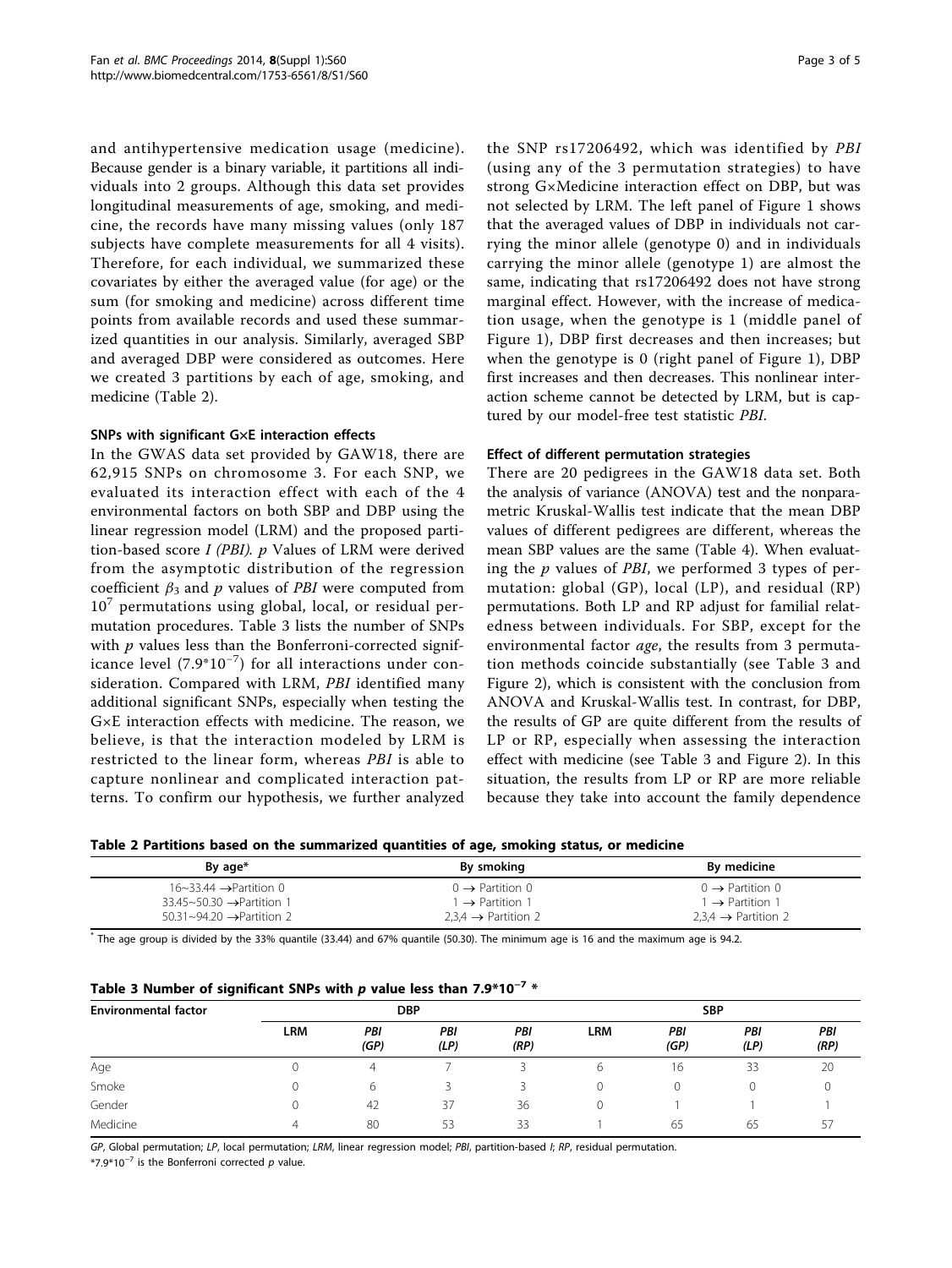<span id="page-3-0"></span>

of the phenotype. In addition, LP tends to select more markers than RP; this may be because the data violate the assumption that  $\{\varepsilon_{ij}\}$  have the same distribution. Moreover, SNPs identified by LP and RP overlap considerably and the consistency of results from these two permutation strategies can be an indicator of true signal.

#### Discussion

In this paper, we have proposed a partition-based approach PBI to detect G×E interactions, which is nonparametric and model-free. The test statistic is derived from a partition-based measure I, and the interaction information score  $I_{G\times E}$  is defined as the difference between the total score  $I_T$  and the maximum of the marginal scores. Intuitively, if the genetic and the environmental factors have strong interaction effect,  $I_T$  will be far greater than both marginal scores; hence  $I_{G\times E}$  will be positive and large. If not,  $I_T$  will be no greater than at least 1 of the marginal scores. Therefore,  $I_{G\times E}$  evaluates the amount of influence of the G×E interactions on the phenotype.

Table 4 p Values for testing the pedigree dependence of SBP and DBP

|            | <b>ANOVA test</b> | Kruskal-Wallis test |
|------------|-------------------|---------------------|
| SRP        | 0155              | 0433                |
| <b>DRP</b> | 0.000625          | 0.0004226           |

When applied to the real data set about hypertension provided by GAW18, PBI identified many more markers than the traditional linear regression method. Because our approach is model-free, it is able to capture complicated interaction patterns that are difficult to detect in linear model. The significance of  $I_{G \times E}$  is evaluated by permutation. LP and RP adjust effectively for the family dependence of the phenotype. Despite the fact that the proposed procedure selects more SNPs than linear regression, there is very little experimental evidence of G×E interactions for hypertension in the current literature to verify our findings. Therefore, biological studies will be required to investigate our results. Modifications of PBI have successfully identified gene-gene interactions and constructed genetic networks for breast cancer [[6](#page-4-0)] and rheumatoid arthritis [\[7](#page-4-0)]. Moreover, *PBI* can be extended to evaluate the interaction effects between rare variants and environmental factors. Because of the low frequencies of rare variants  $\left\langle \langle 1\% \rangle \right\rangle$ , we can apply a genebased approach by collapsing rare variants in a gene [[8](#page-4-0)-[11\]](#page-4-0) and creating partitions based on the collapsed information.

#### Competing interests

The authors declare that they have no competing interests.

#### Authors' contributions

SHL and RF designed the study. RF, CHH and SHL performed the study. RF, CHH, IH, HW, TZ and SHL contributed to analysis of the data. RF and SHL drafted the manuscript. All authors read and approved the final manuscript.